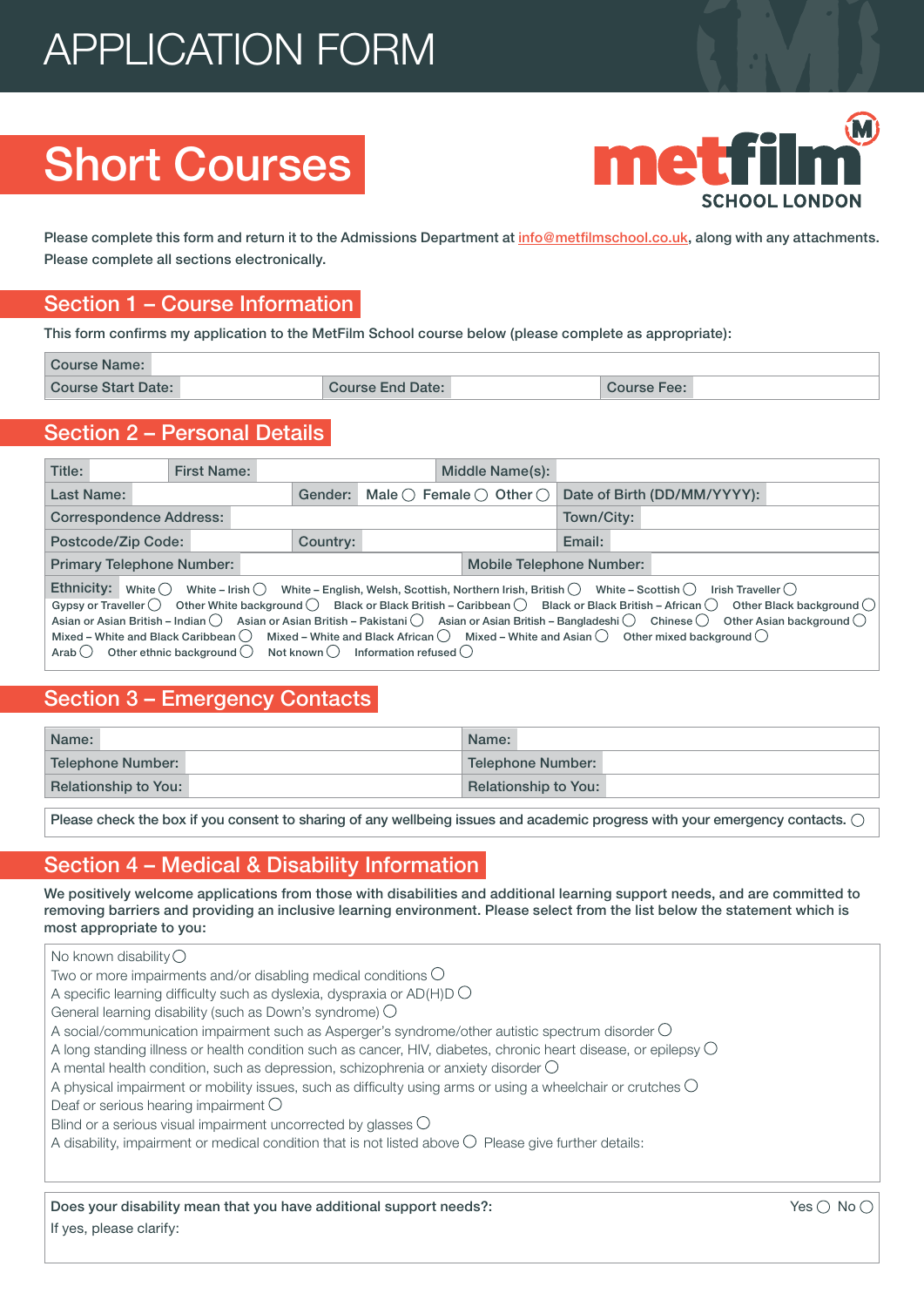## Section 5 – Student Profile

Briefly summarise your reasons for doing the course and any relevant experience you might already have.

## Section 6 – Your Place, Payment & Confirmation

In order to make enrolment as fair as possible and to enhance your learning experience, please be aware that we have a limited number of places available for each course intake and operate a first come, first served basis[.](https://www.metfilmschool.ac.uk/admissions/funding-course/ )

Completion of this form does not confirm your place on a course. If you have not already done so, contact our Admissions Department to organise payment before your place can be confirmed.

If your course fee is being paid by someone other than yourself (e.g. your parents or a sponsor); please provide us with their contact information including any company details if applicable:

Fee payer details:

| Name:                 | Telephone Number: |
|-----------------------|-------------------|
| <b>Email Address:</b> |                   |

Please include a photocopy of your passport information page (UK/EU/EEA applicants). Non-EU applicants are required to send a full photocopy of their passport, including the front cover.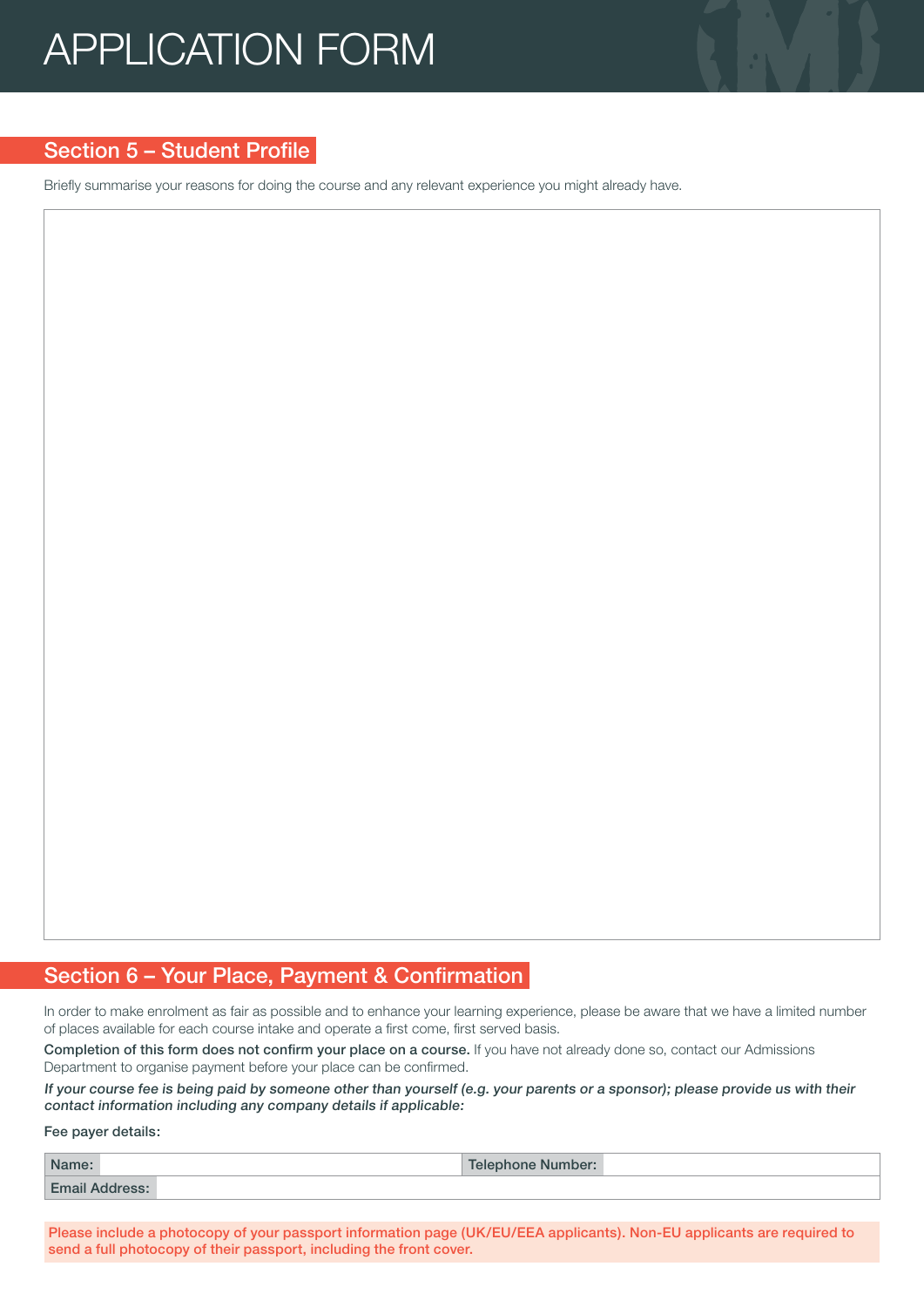## Section 7 – International Students

Do you require a student visa to study in the UK? Yes  $\bigcirc$  No  $\bigcirc$ 

If you have an existing valid student visa, please submit a copy as part of your application

If you do not have an existing valid student visa, please tick this box to confirm you will be applying for a visa to enable you to study on this course  $\bigcirc$ 

Please contact our Admissions Department if you have any questions regarding visas.

## **Declaration**

### In signing this declaration, you confirm that you have:

- 1. Provided truthful and accurate information in this application and within any supplementary documentation.
- 2. Identified your primary learning goals and chosen programme of study.
- 3. Met the appropriate entry requirements for this programme of study.
- 4. Understood what the programme of study involves, including any fees and additional costs for essential equipment, awarding body fees, books and visits etc.
- 5. Made yourself aware of the course fees, payment terms, deposit requirements, and any financial support you may be entitled to.

### You agree that you:

- 1. Accept of MetFilm School's full Terms and Conditions including our cancellation terms.
- 2. Will conform to the rules, regulations and codes of conduct of the School available here: http://bit.ly/2vmENXW
- 3. Will to the best of your knowledge, the information you have provided is correct and that should your circumstances change, including your eligibility, for concessionary fees, you will notify the School immediately.
- 4. Will attend regularly and punctually all programmes for which you enrol.
- 5. Are aware that the School reserves the right to change tutors, reschedule, and make reasonable adjustments to your study programmes.
- 6. Will abide by the requirements of various Acts covering health and safety and to follow instructions issued by staff.

### Personal data

MetFilm School will abide by all data regulations within UK law. At no time will your personal information be passed to any third party organisations for marketing or sales purposes. Please be aware that MetFilm School, our partner organisations and regulatory bodies may contact you in respect of surveys and research to monitor performance, improve quality, track learner outcomes, plan future provision and to inform you about programmes, or learning opportunities relevant to you. By completing this form, you agree to undertake appropriate programme assessment and you give your consent for MetFilm School to process data about you in compliance with the Data Protection Act 1998, for educational purposes only.

| Name:      |       |
|------------|-------|
| Signature: | Date: |

| Learner Provider (For MetFilm School Office Purposes Only) |  |
|------------------------------------------------------------|--|
| Unique Learner Number:                                     |  |
| Learner Provider Signature:                                |  |
| Date of Signature:                                         |  |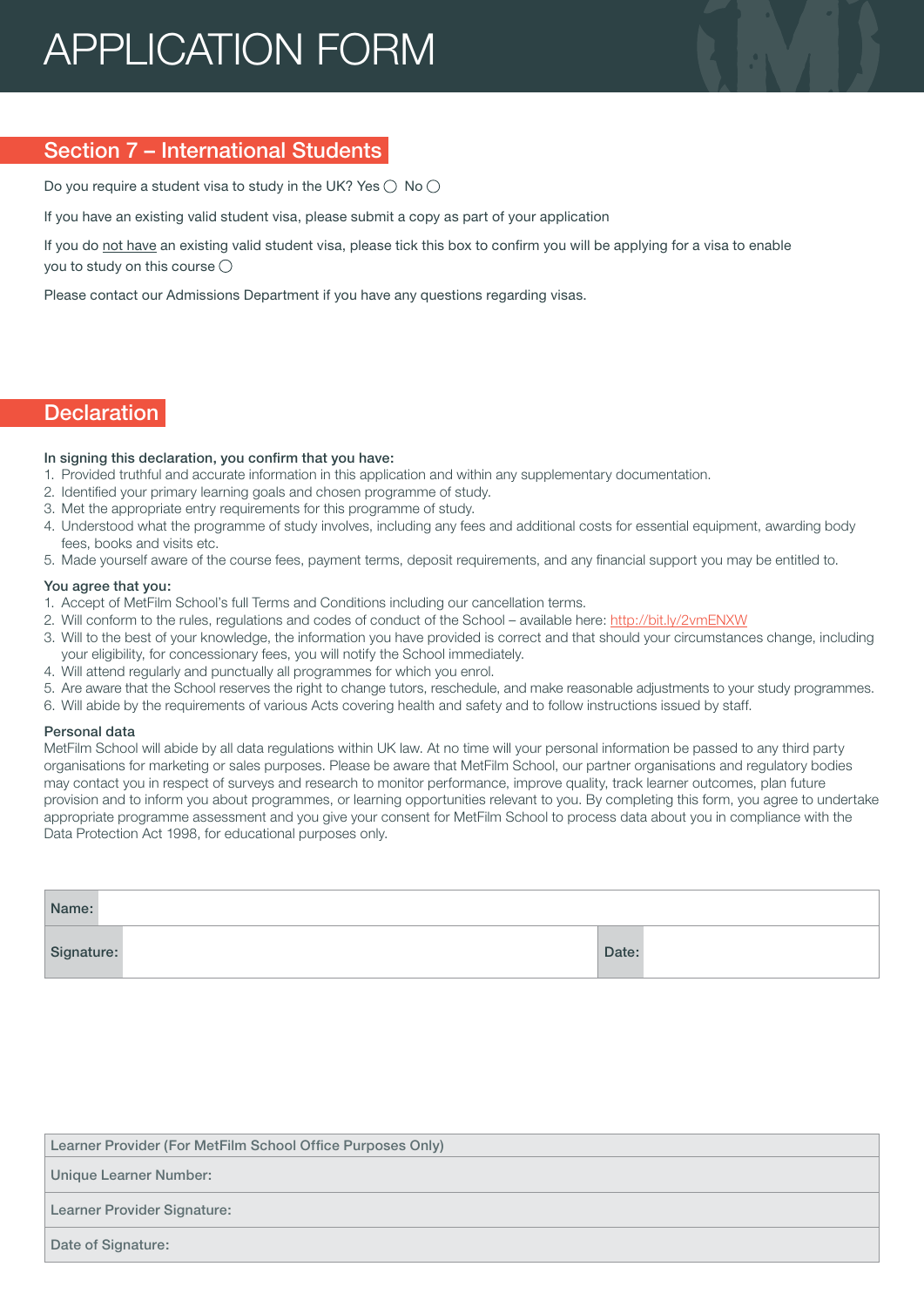# Terms & Conditions

### 1. INTRODUCTION

- a. We are MetFilm Limited ("MetFilm" or "The School" or "we" or "us"). We provide film education courses and related products and services. Our registered office is at Building A, Ealing Studios, Ealing, London, W5 5EP, United Kingdom. Our company number is 04790426.
- b. You can contact us using the contact details provided on our website at [www.metfilmschool.ac.uk](http://www.metfilmschool.ac.uk)
- c. We reserve the right to modify these terms and conditions without notice. Our latest terms and conditions are on our website.
- d. A Non-Accredited Course, is not a regulated qualification, and will not result in you receiving a recognised qualification at the end of your course with us. MetFilm School Ltd Undergraduate and Postgraduate courses are accredited by the University of West London. MetFilm Ltd Six Month, Part Time, Short and Weekend courses are not accredited.
- e. A contract between you and MetFilm Ltd is formed when you complete the booking process and confirm your intention to study on a course at MetFilm.
- f. These terms and conditions set out the basis of your contractual relationship with The School.
- g. These terms and conditions comprise part of the contract between you and
- The School about your course of study or research. The other parts of the contract are: i. the MetFilm School student handbook;
- your application form
- iii. the course outline provided to you in your booking confirmation
- iv. The MetFilm School Refund and Compensation Policy, which can be found on our website
- h. Together these form the entirety of the agreement between you and The School relating to your course and replaces any other undertakings or representations (the "Agreement").

#### 2. THE SCHOOL'S OBLIGATIONS TO YOU

- a. The School will provide you with the tuition and learning support associated with your course with reasonable care and skill in the way described in the relevant specification and publication for the appropriate academic year.
- b. The School will use its reasonable efforts to provide you with appropriate access to academic and other resources in support of your studies including:
- i. Suitable learning resources, including online learning resources;
- ii. IT infrastructure;
- iii. Confidential disability advice and support
- iv. Careers, employability and placement advice and support

#### 3. YOUR OBLIGATIONS TO THE SCHOOL

- a. As a student member of The School community, you agree to behave respectfully to all other members of our community.
- b. You must familiarise yourself with and adhere to all School regulations, policies and codes of practice that are published on The School's website and as revised from time to time.
- c. You should provide accurate information on application and enrolment (students discovered to have falsified or misrepresented information may be liable to expulsion from The School).
- d. You must comply with The School Student Handbook which contains your obligations as a student. The Student Handbook contains important information about the expectations that The School has of you as a student and the relevant procedures and processes to be followed.
- e. You are expected to take responsibility for your studies including attending all scheduled teaching.
- f. You will take reasonable care of yours and others health and safety within The School community and will co-operate with The School in fulfilling its obligations regarding health and safety. You will not intentionally or recklessly misuse or interfere with equipment or facilities provided to you by The School.

#### 4. BOOKING AND ENROLMENT

- a. Booking is the process whereby you confirm your intention to study on a course with MetFilm Ltd. The booking process requires you to:
- i. Submit an application form
- ii. Submit any supporting materials such as passport photo, portfolio etc.
- iii. Agree to our terms and conditions
- iv. For Courses with Course Fees of £4,000 or over
- 1. Pay a 20% non-refundable deposit, or the full course fee
- v. For Courses with Course Fees under £4,000
- 1. Pay the full course fee, 20% of which will be taken as a non-refundable deposit. b. Enrolment is the process whereby you officially become a student of The School. The
- enrolment process requires you to:
- i. Ensure that The School has the correct personal details for you;
- ii. Agree to abide by The School's regulations and policies
- iii. Ensure your full course fees have been paid
- c. You must enroll with The School at the beginning of your studies in accordance with instructions issued by The School

### 5. CANCELLATION PERIOD

- a. If you are booking onto a course by means of distance communication (i.e. there has been no face-to-face contact between the School and you at the time you make the booking) you have a legal right to cancel the Contract at any time within 14 days from the date the Contract is formed i.e. from your payment of the deposit. ("Cancellation Period"). You do not have to give a reason for cancellation.
- b. You must inform The School of your decision to cancel within the Cancellation Period by writing to us: MetFilm School Admissions Office, MetFilm School, Ealing Studios, Ealing Green, W5 5EP or email The School's Admissions Office at informs. The bearter of original the concert of remissions of the cancellation form is<br>MetFilmSchool.co.uk Telephone 020 8280 9119. A template cancellation form is provided in your booking confirmation, and can be downloaded here:
- c. If you call to inform the Admissions Office/International Office of your decision to cancel the booking at The School, you must also confirm in writing either by email or letter.
- d. If you have paid a deposit, if you cancel within the Cancellation Period we will reimburse you for all payments received from you. We will make the reimbursement without undue delay and not later than 14 days from the date of receipt in writing by The School of your decision to cancel this Agreement. We will make the reimbursement using the same means of payment as you used for the initial transaction, minus any fees incurred.

#### 6. CANCELLATION BEFORE ENROLMENT

- a. You may also cancel your place prior to enrolment. If you cancel:
- v. At least 45 days before the first day of the course, but outside of the 'Cancellation Period'.
- You will be entitled to a refund of course fees paid to date, less any external costs incurred and the 20% deposit,
- Please note: You must notify us in writing at least 45 days before the first day of the course.
- vi. Within 44 days or less before the start of the course, but outside of the 'Cancellation Period'
- If you cancel your place 44 days or less before the start of the course then you are liable to pay the full first year's course fee.
- b. You acknowledge that given the circumstances at the time of booking this is fair and reasonable and reflects inter alia our need to properly plan to accommodate you on the course. Further you irrevocably confirm that you consider this to be an appropriate assessment of our loss, including for the avoidance of doubt lost revenue and lost profit.
- c. Where there are exceptional circumstances these will be dealt with entirely at The School's discretion on a case-by-case basis.
- d. Deferral & Transfer:
- i. You may be able to change your booking from one course to another, or one date to another, at our complete discretion, and subject to an administrative fee of 20% of your Course Fees.
- e. Unsuccessful Visa Application
- i. If you are an international student requiring a visa to study in the UK and your application, made in good faith and within the timelines and guidance we provide, is unsuccessful, we will refund the full amount paid including your deposit upon presentation of the official documentation from your local embassy or consulate and a copy of your visa application at least 21 days prior to the course start date.

#### 7. HOW WE COMMUNICATE WITH YOU

- a. When you enroll, we will ask you for a student email account you would like us to use. The School will use this account to communicate with you and it is important that you check your inbox regularly.
- b. The School will communicate with you via a variety of channels including letter, mobile, phone, email, online applications, and online notices on the Student Portal. You should ensure that you keep your details up to date and also that you check the Student Portal regularly.

#### 8. CHANGES TO YOUR COURSE

- Whilst the School will always try and minimise making changes to the Contract (including changes to the Services there may be times where changes are needed. This section describes the circumstances when we can make changes, as well as providing you with further information about what we will do where we look to make such changes.
- b. Changes to pre-Contract information
- If any information that we may have given to you at the time you were researching the School and making an application for the Course changes we will highlight details of those changes to you as soon as they change.
- ii. By continuing to book onto a course with us, you will be confirming that you are accepting any changes to the course offering on the basis of our published information about the course given to you at that time.
- iii. Examples of changes that we may make at this stage could include the following:
- changes made in response to feedback from students;
- unavoidable changes in our academic or student support staff;
- where we advised that the Course was subject to minimum enrolment numbers at the time we advertised the Course, if there are, by the cut-off date notified to you, insufficient student numbers to make the Course viable, we may need to combine, alter or discontinue a Course
- where we advised that the Course was subject to approval at the time we advertised the Course, if approval has not been obtained by the date of your offer, we may need to combine, alter or discontinue a Course
- changes that are required by law and/or as a result of a regulatory requirement that the School, as a provider of educational services, is required to comply with;
- changes that are required by a statutory, regulatory and/or professional body and/or other regulator;
- reasonable changes to the content and teaching provided on the Course;
- c. Changes after you have entered into the Contract with us
- i. Where we need to make changes to the Contract and Services after our Contract has been formed, we will, in each case, assess the potential impact of such change on the Contract and our students and will follow the principles set out in this section. The<br>School is always looking to improve and enhance students' experience with us, and we<br>will engage in dialogue with our students throu teaching staff, and will actively seek feedback from these groups about how we can improve our service delivery to our students.
- ii. The circumstances that we describe in section 8.d are not the only ones that may arise during your studies with us, but these will give you some context as to when we may need to amend the Contract (including the Services and Course). Section 9.e provides you with illustrative examples of the type of changes that may arise as a result of the reasons set out in section 8.d
- d. When we can make changes to the Contract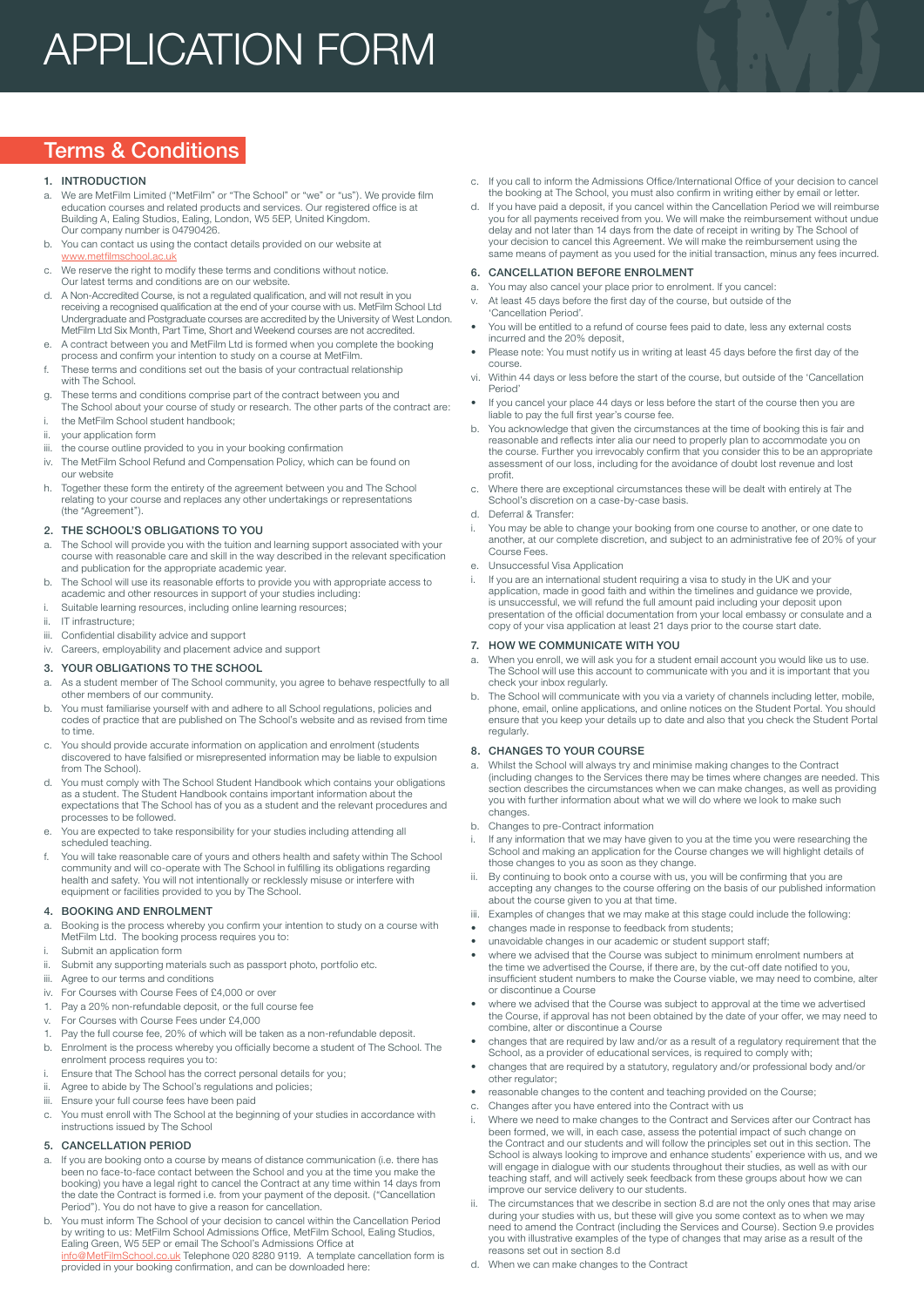## Terms & Conditions

- i. We can make changes to our Contract (including to the Services and/or Course and/or to our Student Handbook):
- to reflect changes in the law and/or professional, regulatory and/or statutory body and/ or UKVI requirements;
- as required by government policy, regulatory requirements and/or guidance and/or a decision of a competent court or similar body;
- to deal with unavoidable changes in our academic and/or support staff;
- to address and/or to take steps in response to a security threat;
- to incorporate sector good practice guidance;
- in light of student feedback;<br>• to reflect material development
- to reflect material developments in academic teaching, research and/or professional standards and/or requirements;
- minimum enrolment numbers / fall in future enrolment numbers;
- withdrawal of any relevant accreditation:
- to reflect changes made by a placement provider and/or withdrawal of a placement by a placement provider
- to reflect changes made by a collaborative partner and/or the requirements of a collaborative partner
- for any other valid reason.
- e. What type of changes may be made?
- i. The reasons in section 8.d above may result in a number of different changes being made by us in response. We have set out in this section some examples of these responses and, to help you understand what such changes may mean for you in practice, we have done this by referring to those examples using the headings "major changes" and "minor changes". The provisions of section 8.f will apply depending on the type of change that is anticipated at the time.
- ii. Minor Changes (non-exhaustive list of examples)
- reasonable changes to the timetable for delivery of your Course;
- reasonable changes to the number of classes/lectures and other teaching activity relating to the Course;
- reasonable changes to the methods by which the Course is delivered and/or assessed;
- reasonable variations to the content and syllabus of the Course;
- changes to the location of your Course teaching facilities, provided these are within the same campus and/or provided they are of equivalent quality as those advertised by us;
- additions and/or withdrawals of certain elements of your Course;
- procedural changes to our Student Handbook that help improve the same to your benefit;
- iii. Major Changes (non-exhaustive list of examples)
- to implement more significant changes to our Courses;
- changing our security procedures to such an extent as may materially impact on the way that you previously acted when on campus with us;
- significant changes to the location or specification of your Course teaching facilities, which could include moving the Course to a different campus or a location that is not located near the original delivery campus.
- to make significant changes to our Student Handbook that help improve them where the same are not to your benefit.
- How we will tell you about changes to the Contract
- For minor changes, we will notify you via our student portal and via email of any amendments by providing you with as much notice as is in our view appropriate in the circumstances. Where possible, we will look to provide this notice to you in advance, but this may not always be possible.
- ii. For major changes, we will notify you via our student portal and via email as soon as possible, and in any event, generally no later than 1 month before we are due to make the relevant change.
- If you do not agree with a major change we make to the Contract, you will be entitled to terminate the Contract in accordance with section 18, and you may be entitled to an appropriate refund of the Fees you have paid to us
- g. Withdrawal of Courses
- Pre-commencement of Course.
- o There may be times where we need to discontinue the Course or decide not to provide the Course or to merge or combine the Course with other Courses of study, if such action is reasonably considered to be necessary by the School.
- o If the School decides to take such action prior to the Course commencing then it will use reasonable endeavours to notify you in advance and you shall be entitled to cancel this Contract by written notice to the School.
- Please note MetFilm Ltd is not liable for any travel or accommodation costs that may have been incurred, and strongly recommends that students take out appropriate insurance to cover this eventuality.
- ii. Post-commencement of Course. There may also be times where we need to discontinue the Course or to merge or combine the Course with other courses after the Course has commenced, if such action is required as a result of one of the reasons set out in section 8
- iii. If section 8.g.i or 8.g.ii applies, we will take reasonable steps to seek to:
- offer you a place on an alternative course at the School (subject to place availability and you complying with the requirements of admission to and registration on that Course);  $\Omega$
- (at your request) assist you to join another course at another institution, and
- (if appropriate), issue you with a refund of the Fees paid.

#### 9. FEES AND PAYMENT

- a. The School charges course fees for delivery of its courses ("Course Fee"). You will be informed of your Course Fee as part of your booking confirmation.
- b. For all courses with Course Fees under £4,000;
- i. The full course fee must be paid at the time of booking.
- ii. 20% of this course fee is defined as a non-refundable deposit.
- iii. Payment is deemed to have happened when we have received cleared funds.
- c. For all courses with Course Fees of £4,000 and over;
- i. a 20% deposit must be paid at the time of booking to secure your place, this deposit is non-refundable.
- ii. with 50% of the remaining fees balance due 1 month after booking
- iii. the remaining balance must be paid no later than 6 weeks prior to the start of the course.
- iv. Payment is deemed to have happened when we have received cleared funds.
- d. Students can request a payment plan to allow fees to be paid to a different timetable to the above. This agreement must be signed and returned to the finance team to confirm the plan.
- e. If you do not pay the Course Fees in accordance with these Terms & Conditions, The School reserves the right to not allow you to start your course with us, or suspend your studies with us.
- f. The Course Fees do not include any fees payable for residential accommodation, nor do they include travelling expenses, field trip expenses, course materials or other miscellaneous expenses which may be related or required as part of your course for example;
- i. additional course materials,
- ii. books,
- iii. additional production kit beyond that provided by the school
- iv. actor hire beyond that provided by the school
- v. travel costs (this is not an exhaustive list)
- g. Where there are any Additional Costs or Fees for a course, you will be informed of these in the course outline.

#### 10. ATTENDANCE

a. In order to succeed on your course, you will need to attend scheduled classes. The School will monitor student attendance at scheduled classes in order to identify improve and support student experience, engagement and progression during the course of your studies.

#### 11. CRIMINAL CONVICTIONS

- a. When you apply to The School, you must disclose any unspent criminal convictions. The School will consider whether such convictions are compatible with membership of The School and, in particular, with a place on your course.
- b. A DBS check may be required for placements or other activities you may undertake, such as volunteering, which involve working with children.
- c. Once enrolled as a student, you must inform The School immediately of any criminal charges or convictions received.
- d. Failure to disclose any relevant criminal convictions could lead to termination of this Agreement by The School under clause 19.

#### 12. INSURANCE

- a. The School has appropriate public liability insurance. It will also provide insurance for offsite visits you undertake under the School's supervision subject to risk assessment clearance.
- b. However, you should ensure that you insure your personal belongings which are brought into the School at your own risk.
- c. You may also be required to take out other types of insurance, for example, health insurance while on overseas placement.
- d. All students are strongly encouraged to take out cancellation insurance.
- i. Individual cancellation and/or interruption insurance will protect your accommodation, travel and course fee should you be unable to attend the course. Students travelling from abroad are also encouraged to also take out travel and medical insurance.
- ii. Cancellation / Interruption insurance is normally a type of travel insurance you take out to cover the costs of your trip and lost course fees should you have to cancel. If you inform your insurer about the course you are booking at the time of your purchase of travel insurance then many policies will allow this cost to be covered within your travel insurance policy. Some policies will cost more as a result of this increased coverage, but this is the best way to ensure that should anything happen that means you can't attend, you are able to recover your course fees and travel costs.
- A good website to visit for more advice on this is here: [https://www.insuremytrip.com/](https://www.insuremytrip.com/travel-insurance-plans-coverages/trip-cancellation-vs-cancel-for-any-reason/ ) -vs-cancel-for-any-reason/

#### 13. COLLECTION AND PROCESSING OF DATA

a. By booking a place on the Course and at The School and entering into this Agreement you understand that The School and its partners or agents will process your personal data in order for The School to meet its obligations to deliver education services to you under this Agreement.

b. The School needs to collect, hold and process your personal data for the purposes of administering and managing your course and all other services provided to you. Personal data includes your student records, application data, assessment marks, residence data, attendance data, accessing learning materials (including Moodle our virtual learning environment, and other systems) and financial data.

The data will be processed in line with all applicable data protection legislation and The School's Data Protection Policy.

d. At enrolment, you will be asked to consent to The School processing your sensitive personal data which comprises your ethnicity, sexual orientation and any relevant criminal convictions. Provision of this information is optional other than relevant criminal convictions which you must disclose